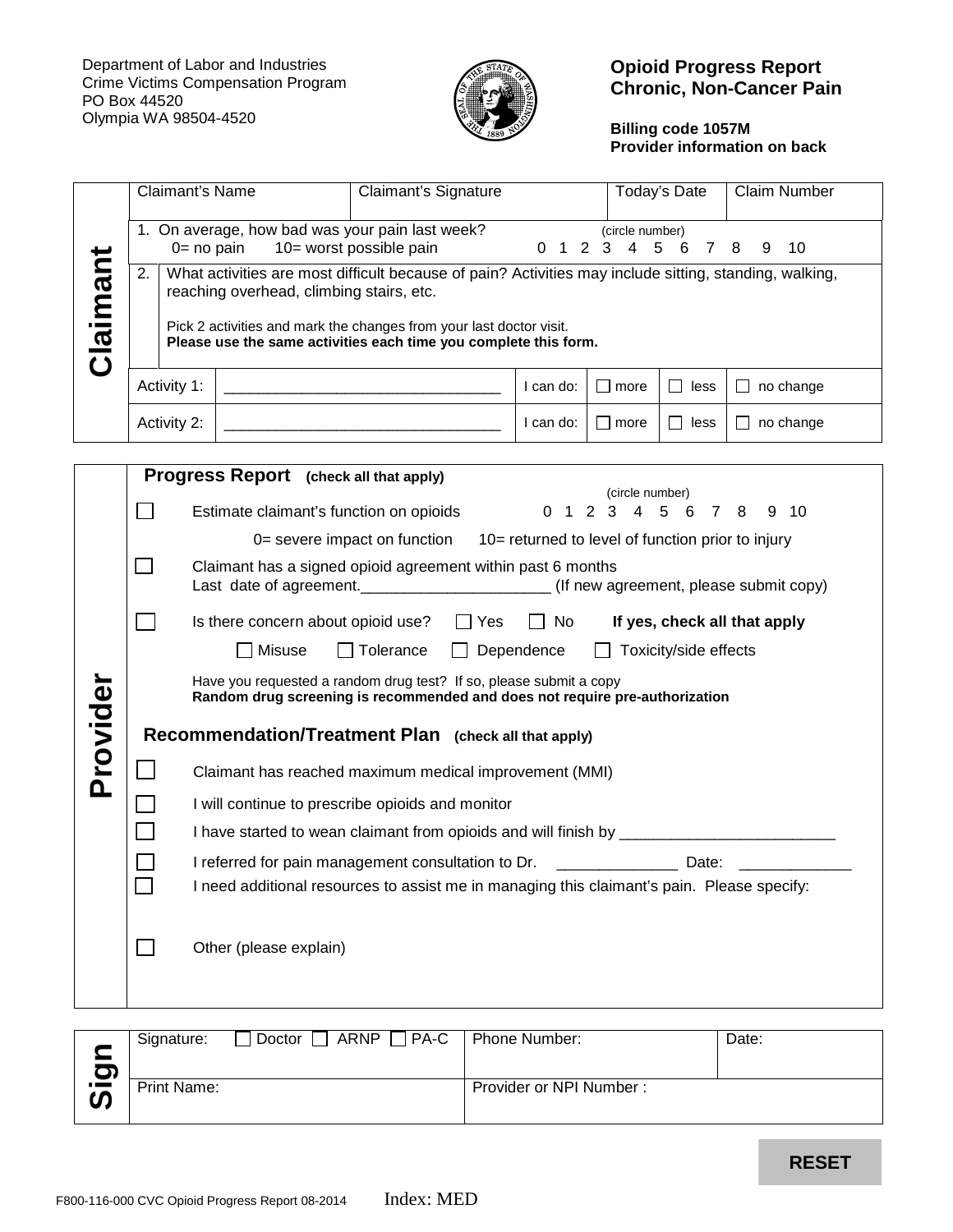# **INSTRUCTIONS FOR OPIOID PROGRESS REPORT CHRONIC, NON-CANCER PAIN**

### **BILLING TIPS:**

- Complete relevant sections of the form.
- Send chart notes and reports as required.
- Make sure information is legible.
- Use billing code 1057M.

# **DOCUMENTATION TIPS:**

- To measure function, ask the claimant to describe the same activities at each visit.
- To estimate the claimant's level of function consider all relevant data including: information that is self-reported – claimant's response to activities, and information from another observer such as a consulting physician or a physical capacities examination by a physical therapist.
- Document any changes in the level of function and pain.

When prescribing opioids for chronic, non-cancer pain, the attending physician must submit this form, or an equivalent form giving the same information, at least every 60 days.

- Providers are encouraged to submit this form after each visit.
- A signed opioid agreement must be submitted every 6 months.
- The Crime Victim's Compensation Program will not pay for opioids once the claimant has reached maximum medical improvement for the accepted condition.

# **PAYMENT FOR OPIOID MEDICATIONS MAY BE DENIED FOR:**

- Missing or inadequate documentation.
- Noncompliance with the treatment plan.
- No substantial improvement in pain and functional status after three months of opioid treatment.
- Evidence of misuse of opioids or other drugs, or noncompliance with the attending provider's request for a drug screen.

# **If you need more information:**

**On-Line:** [www.Lni.wa.gov](http://www.lni.wa.gov/) and search for opioids. WAC 296-20-03019 through WAC 296-20- 03024. [www.agencymeddirectors.wa.gov](http://www.agencymeddirectors.wa.gov/) for helpful resources to manage chronic non-cancer pain

**Call:** Crime Victim's Hotline: 1-800-762-3716

# **Send reports to:**

Crime Victims Compensation Program PO Box 44520, Olympia WA 98504-4520

**FAX:** 360-902-5333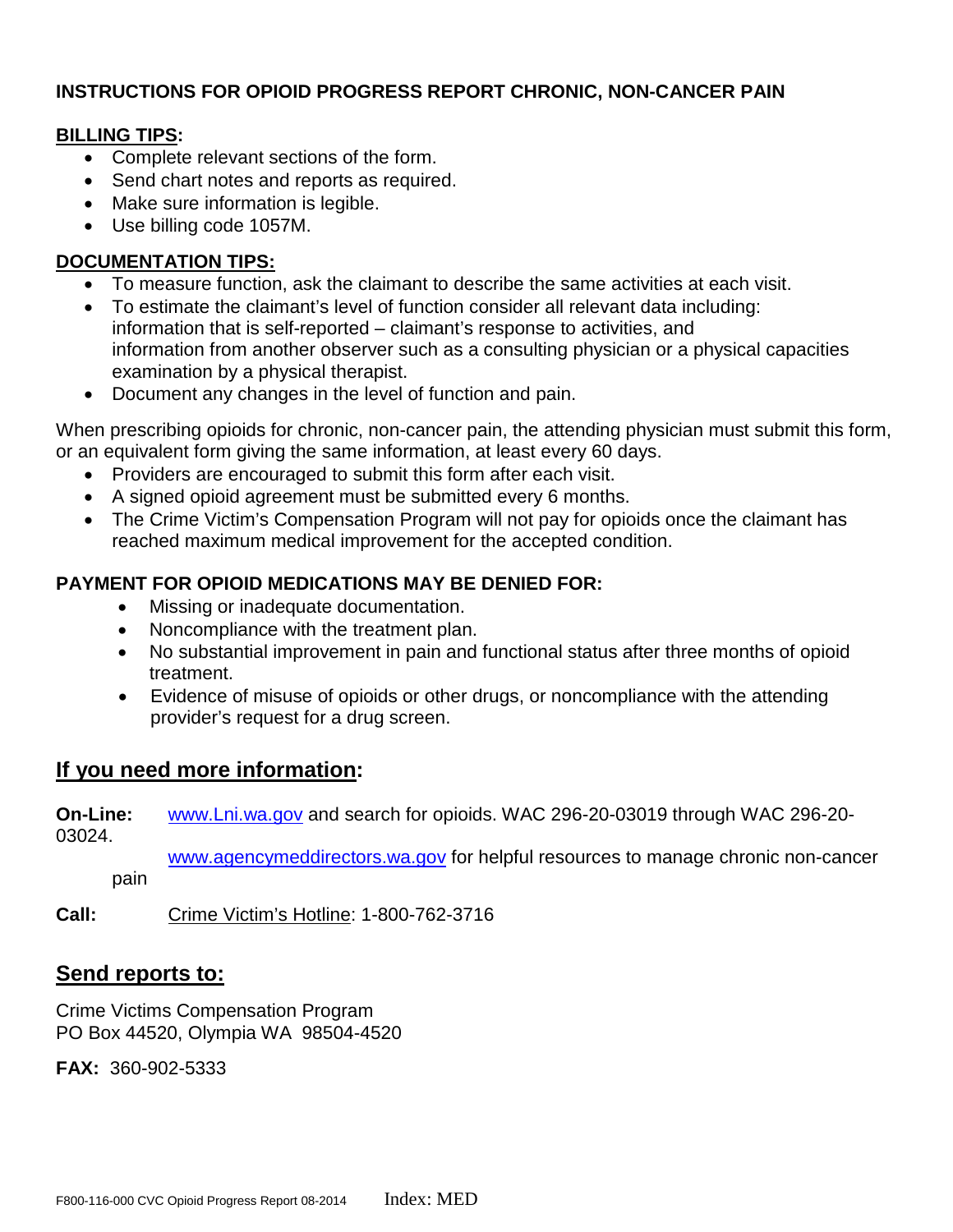Department of Labor and Industries Crime Victims Compensation Program PO Box 44520 Olympia WA 98504-4520



# **Patient Name: \_\_\_\_\_\_\_\_\_\_\_\_\_\_\_\_\_\_\_ Claim No. \_\_\_\_\_\_\_\_\_\_\_\_\_\_\_\_\_\_\_**

| Opioid (narcotic) treatment for chronic pain is used to reduce pain and improve what you are able to do each day. Along<br>with opioid treatment, other medical care may be prescribed to help improve your ability to do daily activities. This may<br>include exercise, use of non-narcotic analgesics, physical therapy, psychological counseling or other therapies or<br>treatment.                                                                                                                                                                  |                                                                                                                                                                                                                                                                                                                                                                                                                        |  |  |  |  |
|-----------------------------------------------------------------------------------------------------------------------------------------------------------------------------------------------------------------------------------------------------------------------------------------------------------------------------------------------------------------------------------------------------------------------------------------------------------------------------------------------------------------------------------------------------------|------------------------------------------------------------------------------------------------------------------------------------------------------------------------------------------------------------------------------------------------------------------------------------------------------------------------------------------------------------------------------------------------------------------------|--|--|--|--|
|                                                                                                                                                                                                                                                                                                                                                                                                                                                                                                                                                           |                                                                                                                                                                                                                                                                                                                                                                                                                        |  |  |  |  |
| continuing pain treatment with Dr. _______                                                                                                                                                                                                                                                                                                                                                                                                                                                                                                                |                                                                                                                                                                                                                                                                                                                                                                                                                        |  |  |  |  |
| I understand that I have the following responsibilities:<br>1.<br>a. I will take medications only at the dose and<br>frequency prescribed.<br>b. I will not increase or change medications without<br>the approval of this provider.<br>I will actively participate in any program designed to<br>C.<br>improve function (including social, physical,<br>psychological and daily or work activities).<br>d. I will not request opioids or any other pain medicine                                                                                         | 2. I understand that in the event of an emergency, this<br>provider should be contacted and the problem will be<br>discussed with the emergency room or other treating<br>provider. I am responsible for signing a consent to<br>request record transfer to this doctor. No more than 3<br>days of medications may be prescribed by the<br>emergency room or other provider without this<br>provider's approval.<br>3. |  |  |  |  |
| from providers other than from this one. This<br>provider will approve or prescribe all other mind<br>and mood altering drugs.<br>e. I will inform this provider of all other medications<br>that I am taking.                                                                                                                                                                                                                                                                                                                                            | I understand that I will consent to random drug<br>screening. A drug screen is a laboratory test in which a<br>sample of my urine or blood is checked to see what<br>drugs I have been taking.                                                                                                                                                                                                                         |  |  |  |  |
| I will obtain all medications from one pharmacy,<br>f.<br>when possible. By signing this agreement, I give<br>consent to this provider to talk with the pharmacist.<br>I will protect my prescriptions and medications.<br>q.                                                                                                                                                                                                                                                                                                                             | I will keep my scheduled appointments and/or cancel<br>4.<br>my appointment a minimum of 24 hours prior to the<br>appointment.                                                                                                                                                                                                                                                                                         |  |  |  |  |
| Only one lost prescription or medication will be<br>replaced in a single calendar year. I will keep all<br>medications from children.                                                                                                                                                                                                                                                                                                                                                                                                                     | I understand that this provider may stop prescribing<br>5.<br>opioids or change the treatment plan if:<br>a. I do not show any improvement in pain from                                                                                                                                                                                                                                                                |  |  |  |  |
| h. I agree to participate in psychiatric or psychological<br>assessments, if necessary.<br>If I have an addiction problem, I will not use illegal<br>Ĺ.                                                                                                                                                                                                                                                                                                                                                                                                   | opioids or my physical activity has not improved.<br>My behavior is inconsistent with the responsibilities<br>b.<br>outlined in #1 above.                                                                                                                                                                                                                                                                              |  |  |  |  |
| or street drugs or alcohol. This provider may ask<br>me to follow through with a program to address this<br>issue. Such programs may include the following:<br>12-step program and securing a sponsor<br>$\bullet$<br>Individual counseling<br>$\bullet$<br>Inpatient or outpatient treatment<br>$\bullet$<br>Other: and the control of the control of the control of the control of the control of the control of the control of the control of the control of the control of the control of the control of the control of the control of t<br>$\bullet$ | I give, sell or misuse the opioid medications.<br>c.<br>d. I develop rapid tolerance or loss of improvement<br>from the treatment.<br>e. I obtain opioids from other than this provider.<br>I refuse to cooperate when asked to get a drug<br>f.<br>screen.<br>If an addiction problem is identified as a result of<br>q.                                                                                              |  |  |  |  |
|                                                                                                                                                                                                                                                                                                                                                                                                                                                                                                                                                           | prescribed treatment or any other addictive<br>substance.<br>h. If I am unable to keep follow-up appointments.                                                                                                                                                                                                                                                                                                         |  |  |  |  |
| <b>Provider:</b><br>Keep signed copy in file, give a copy to patient and send a copy to the Crime Victims Compensation                                                                                                                                                                                                                                                                                                                                                                                                                                    |                                                                                                                                                                                                                                                                                                                                                                                                                        |  |  |  |  |

**Program. Must renew Agreement every 6 months.**

| <b>Patient Signature</b>                                                  |  | Date | <b>Provider Signature</b> | <b>Date</b> |  |
|---------------------------------------------------------------------------|--|------|---------------------------|-------------|--|
| If you need more information visit www.Lni.wa.gov and search for opioids. |  |      |                           |             |  |